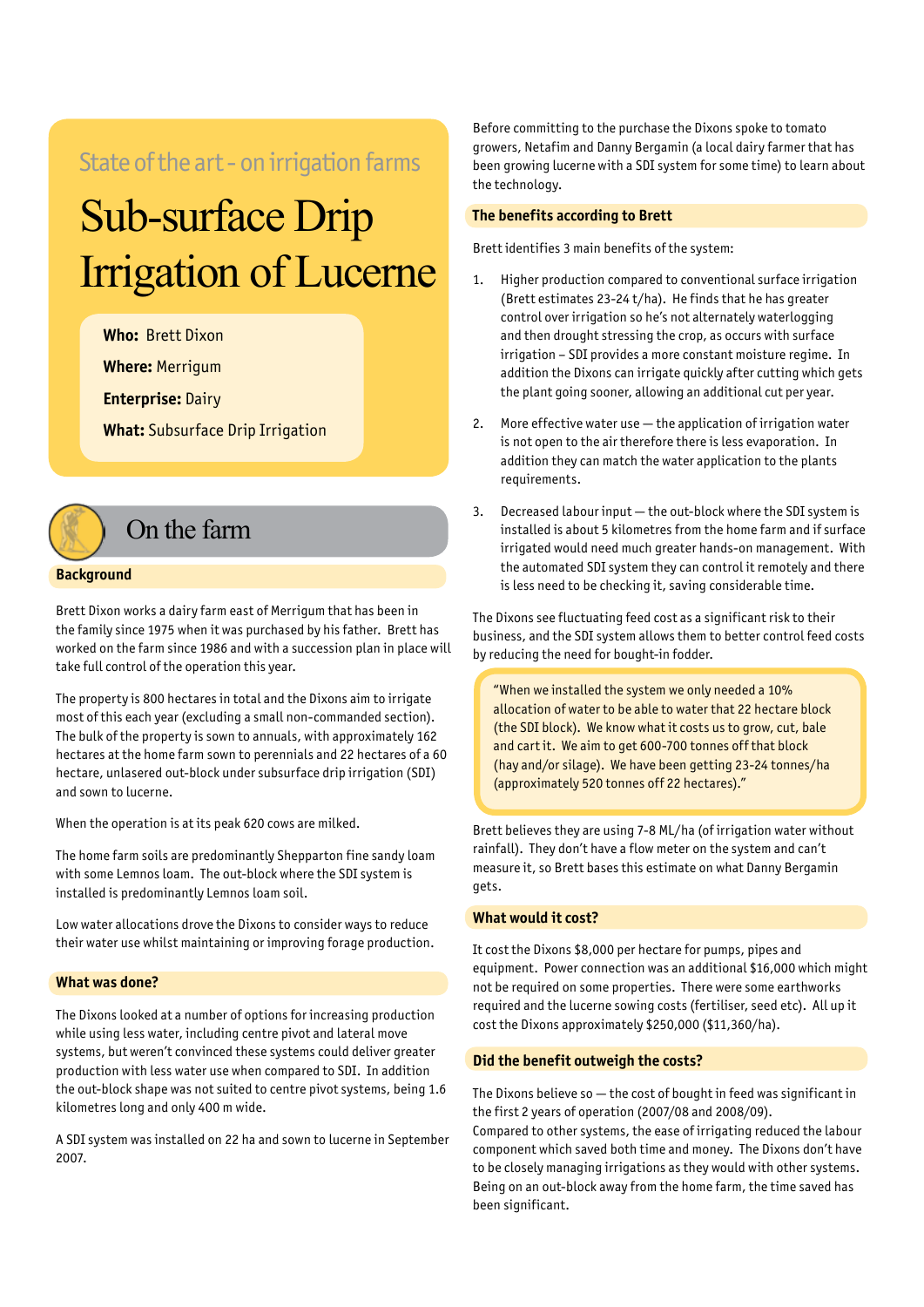#### **Is there anything I should look out for?**

Brett believes that you only get one go at getting it right so don't take short cuts, do it properly. It's not like lasering or above ground technologies where you can go back and touch it up or easily modify it. It would be a negative experience if the system was not designed and installed properly because it would not deliver the benefits.

Brett would also advise others to consider putting in a flow meter it's an extra cost but it would be good to know what the water use is.

"People sometimes try to use old tomato systems to grow lucerne but these are not designed for it, Ray Sellwood does it pretty well but he's probably an exception. Old tomato beds are hard on machinery as well".

The Dixon's system is on an unlasered block so some areas get a bit wet with significant rainfall. Lucerne doesn't like being wet and there are some patches that Brett reckons look a bit ordinary. Although it looks bad he doesn't believe it equates to a massive reduction in production across the paddock. In fact Brett believes the production is higher than would be achieved using alternative irrigation methods.



### Research

Pressurised irrigation systems such as SDI typically feature relatively large, upfront capital costs. They can however provide a good return on that investment over time, provided they produce more fodder with a high value and/or save on high value inputs such as labour and water.

In the Dixon's case, their out-block was not landformed and needed development in order to be productive. By opting for an SDI system, they have saved the cost of landforming and earthworks that would have been associated with establishing a surface irrigation system. The out-block is remote from their home farm, so the savings in time and labour associated with managing an automated SDI system have also been significant. Finally, their out-block is an awkward shape, which an SDI system could irrigate more effectively than either surface or spray systems, meaning they could have a greater proportion of the developed area under production, and productive for more of the time.

SDI seems to have met all their requirements. It has enabled them to maximise the area of the out-block under production and minimised their labour costs. They believe that they are saving water, but without a meter on the pump, there is a bit of guesswork in this. Water savings would be expected, though. An experiment at Tatura comparing SDI with other irrigation systems for perennial pasture production used 2 ML/ha/yr less than surface irrigation, with much greater control over the amount of water applied, and achieved 10% more pasture production.

What has made the Dixon's adoption of SDI so attractive, however, has a lot to do with timing. They had the system in place and

efficiently producing good quality fodder at a time when bought-in fodder costs were very high, water was scarce and expensive and milk prices were high. The Dixons clearly did their homework prior to committing to the investment, consulting widely with other farmers experienced with the technology as well as service providers.

To get the most from their system, installation of a flow meter is recommended so they will know how much water they are applying. Use of soil moisture probes to assist with irrigation timing and how much water to apply would also be valuable for saving water in dry years, as well as saving crops under wetter conditions.

Compared with alternative development options the Dixons could have pursued at the time, their investment in SDI has proved to be a good one, providing their dairy operation with an effective fodder strategy during dry conditions. Under different circumstances it might not look so positive though. As with any major investment, risks will be reduced with a thorough financial analysis that assesses potential development options with respect to farm business circumstances, management capacity, attitude to risk and likely future scenarios with respect to prices and costs.



In field secondary filter and control valve

Further information

- Talk to Brian Holmes at DPI Echuca on 03 5482 1922
- Talk to manufacturers of the technology or an irrigation surveyor and designer.
- Also a good idea to talk to other farmers that have implemented this change in your local area.
- Consider enrolling in an Irrigation and Risk Management course, more information can be obtained from Melissa Spain at DPI Echuca on (03) 5482 1922.